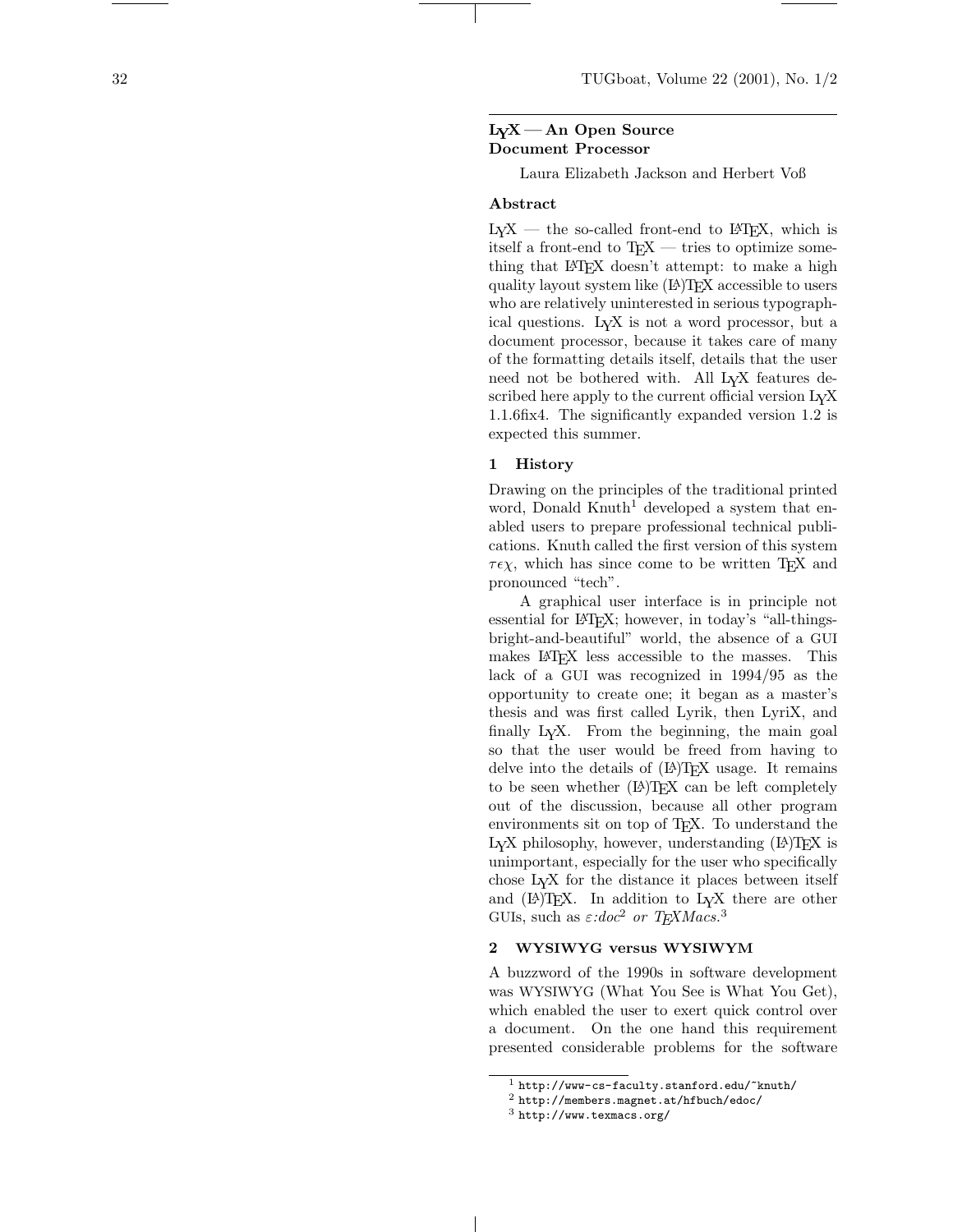

Figure 1: The LYX Main-GUI

developers. On the other hand, it was becoming clear that a substantial part of the layout of scientific and technical publications is concerned with for example german DIN-norms or publisher's defaults, and the author must be able to conform to these requirements. Therefore, in the development of LYX it was decided to use the WYSIWYM principle (What You See is What You Mean); that is, what the user sees in the graphical interface bears only a global resemblance to the final output. The degree of resemblance depends on the complexity of the text, lying anywhere between  $30\% \dots 95\%$ . as demonstrated in figure 1. In order to avoid misunderstanding, we reiterate that WYSIWYM is a compromise; it does not promise to achieve the perfect combination of T<sub>E</sub>X and WYSIWYG.

### 3 Why LYX and not ???

There can be no convincing answer to this question without paying special attention to the typographical layout. For example, the formula mode in WinWord simply cannot be compared to the one in LATEX, as figures 2 and 3 demonstrate.

It is inserted as the PostScript-output of Win-Word's math editor with the use of the default font. The essential difference lies in these fonts that are used; one must dedicate a much greater amount of attention to font selection under LATEX than un-

$$
A = \lim_{n \to \infty} \Delta x \left( a^2 + \left( a^2 + 2a\Delta x + (\Delta x)^2 \right) + \left( a^2 + 2 \cdot 2a\Delta x + 2^2 \left( \Delta x \right)^2 \right) + \left( a^2 + 2 \cdot 3a\Delta x + 3^2 \left( \Delta x \right)^2 \right) + \dots
$$

$$
+ \left( a^2 + 2 \cdot (n - 1)a\Delta x + (n - 1)^2 \left( \Delta x \right)^2 \right) \right)
$$

$$
= \frac{1}{3} \left( b^3 - a^3 \right)
$$



$$
A = \lim_{n \to \infty} \Delta x \left( a^2 + \left( a^2 + 2a\Delta x + (\Delta x)^2 \right) + \left( a^2 + 2 \cdot 2a\Delta x + 2^2 (\Delta x)^2 \right) + \left( a^2 + 2 \cdot 3a\Delta x + 3^2 (\Delta x)^2 \right) + \dots
$$

$$
+ \left( a^2 + 2 \cdot (n - 1)a\Delta x + (n - 1)^2 (\Delta x)^2 \right) \right)
$$

$$
= \frac{1}{3} \left( b^3 - a^3 \right)
$$

Figure 3: WinWord formula mode

der Windows, with its well-known TrueType-Fonts. SUN's software package StarOffice<sup>4</sup> is frequently recommended for use with Linux, since it is both free of charge and professionally built. In contrast to LATEX, StarOffice can serve as a true office package with word processing, spreadsheet, and database capabilities. LATEX, on the other hand, can do only one thing: document preparation. But it accomplishes this task better than any other software package.

Every word processor has its more or less known strengths and weaknesses, which we refrain from discussing here. The strengths of LAT<sub>EX</sub> lie without a doubt in the realm of technical and scientific literature. Nowadays there are practically no barriers to the use of LATEX, thanks to the multitude of freely available software packages. The capability of a completely installed  $(E)$ T<sub>EX</sub>-L<sub>Y</sub>X package is in no way inferior to an installation of an office package, and furthermore, using  $\text{LFT} \Sigma$ -LyX results in great gains in speed when formatting large documents.

 $4$  http://www.sun.com/products/staroffice/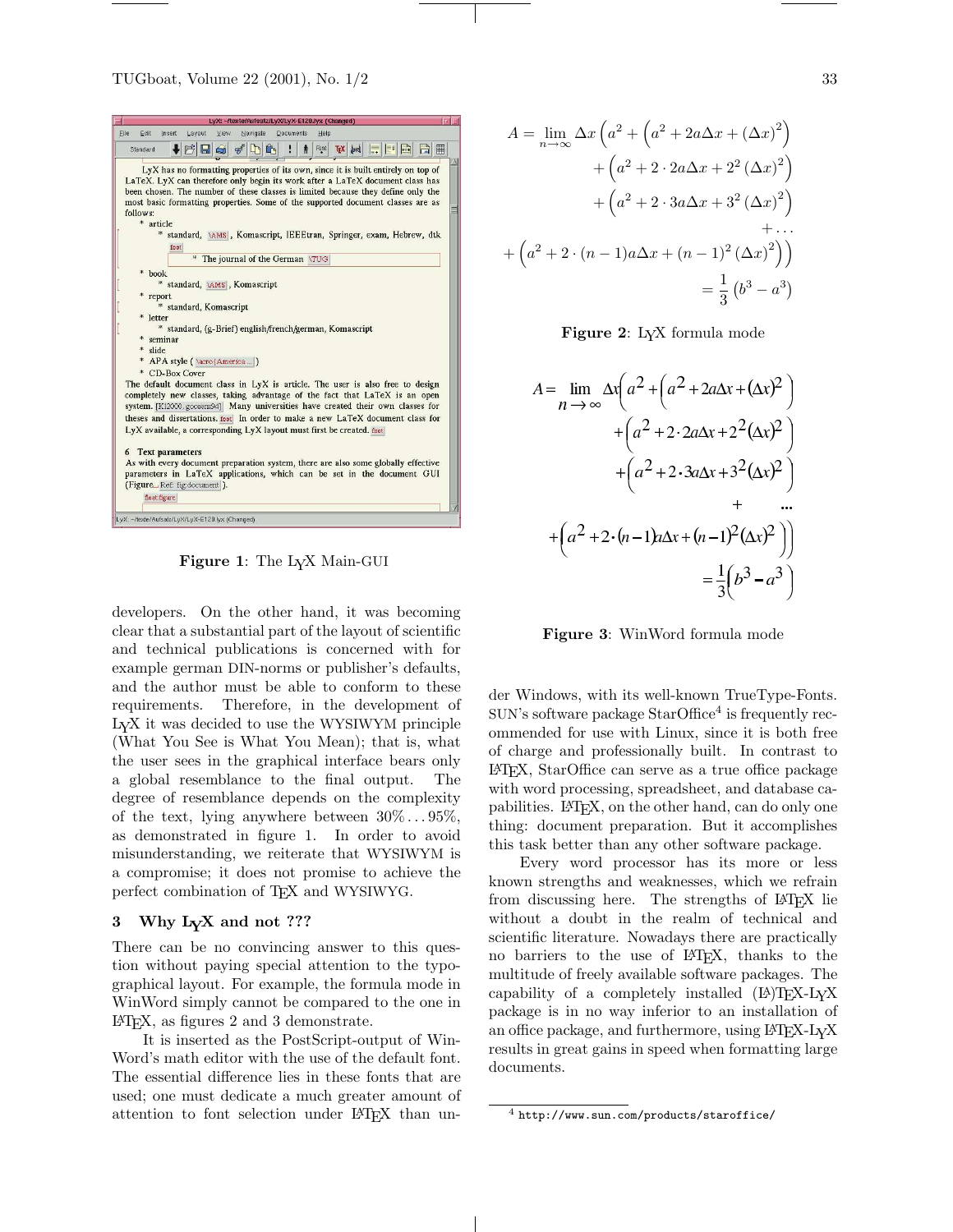#### 34 TUGboat, Volume 22 (2001), No. 1/2

## 4 The LYX-Layout

Frequently, the largest problem for LYX beginners is the realization that the layout shown in the LYX window will not be identical to the final layout produced by LATEX. In following the philosophy, LYX endeavors to achieve as many similarities to the final layout as possible. Each of the LYX layout commands translates into one or more LATEX layout commands, but what appears in the LYX window is merely a rough approximation of the final product. For example, for the paragraph layout option called Title, the associated L<sub>Y</sub>X commands are as follows:

| # LyX Title-Layout         |
|----------------------------|
| Style Title                |
| Margin Static              |
| LatexType Command          |
| InTit1e <sub>1</sub>       |
| LatexName title            |
| ParSkip 0.4                |
| ItemSep 0                  |
| TopSep 0                   |
| BottomSep 1                |
| ParSep 1                   |
| Align Center               |
| AlignPossible Center       |
| LabelType No_Label         |
| # standard font definition |
| Font                       |
| Family Sans                |
| Series Bold                |
| Size Largest               |
| EndFont                    |
| End #title                 |

The LAT<sub>EX</sub> Name title produces the direct connection with LATEX, in that it determines what should happen with the text that is shown in the LYX window. It is also possible for the user to design a completely new layout; for example, the following LATEX code is generated from a userdefined paragraph layout with a gray background. Internally, the L<sub>V</sub>X layout command will be named myStandardColor, and it will correspond to the user-defined LAT<sub>E</sub>X layout command cminipage.

| # Standard color-style definition        |
|------------------------------------------|
| Style myStandardColor                    |
| Margin Static                            |
| LatexType Environment                    |
| LatexName cminipage                      |
| ParIndent MM                             |
| ParSkip 0.4                              |
| Align Block                              |
| AlignPossible Block, Left, Right, Center |
| LabelType No_Label                       |
| # standard font definition               |
| Font                                     |
| color blue                               |
| family typewriter                        |
| EndFont                                  |
| Preamble                                 |



Figure 4: The LYX-Layout Menu

```
\usepackage{color,calc}
    \definecolor{myColor}{rgb}{0.9,0.9,0.9}% rgb
    \newenvironment{cminipage}{%
     [ .... ]
     \end{lrbox}%
     \fcolorbox{myColor}{myColor}%
         {\usebox{\@tempboxa}}%
   }%
 EndPreamble
End # myStandardColor
```
### 5 The Start

By today's standards, the LYX graphical interface appears somewhat spartan, but it contains all the essential elements that are for the most part present in all text processors. The buttons of the main LYX window can be modified to reflect the individual preferences of the user. Some additional icons are already provided in the standard system, and further ones may be created by the user and then made available to the L<sub>Y</sub>X community.

LYX has no formatting properties of its own, since it is built entirely on top of LATEX. L<sub>Y</sub>X can therefore only begin its work after a LATEX document class has been chosen. The number of these classes is limited because they define only the most basic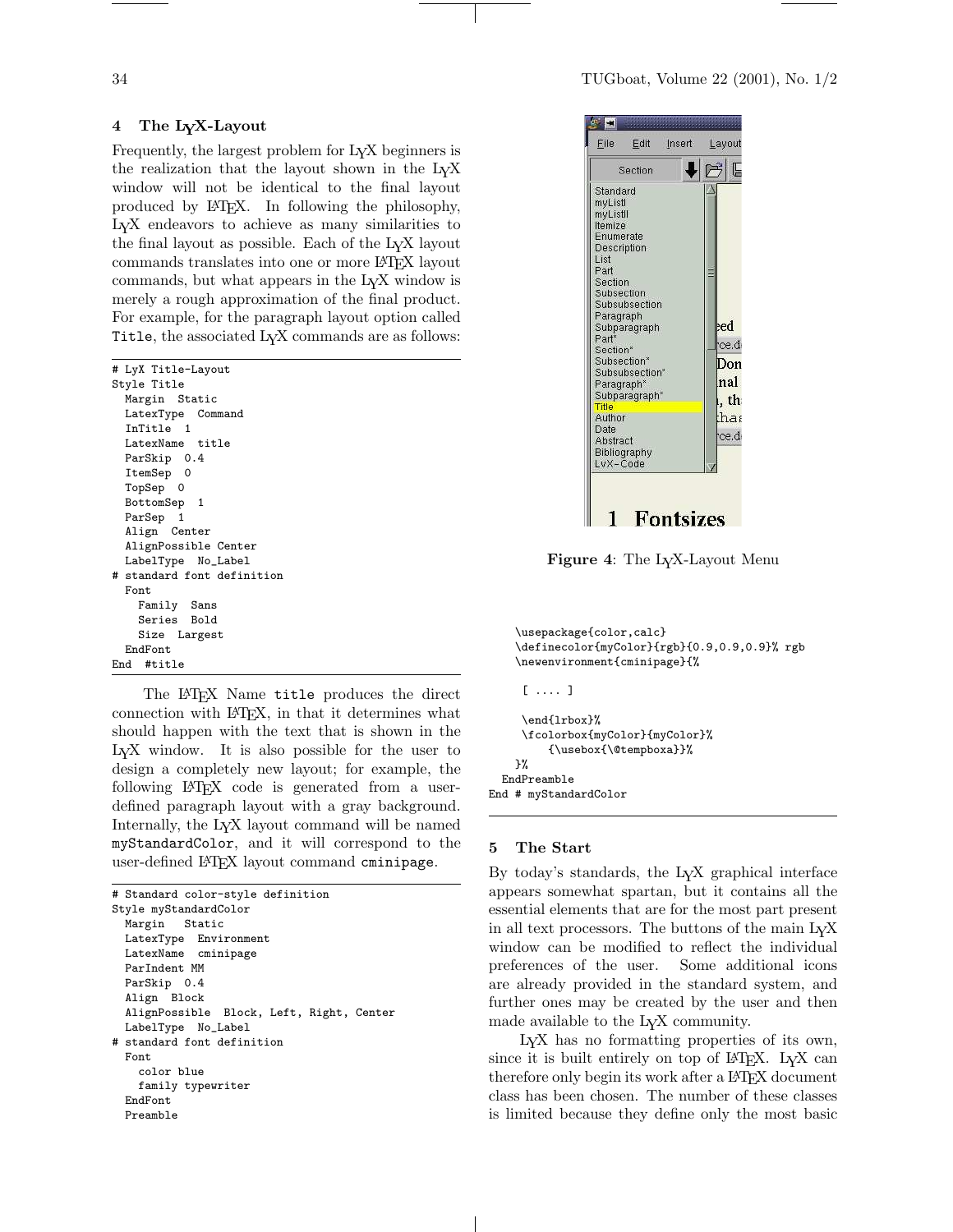formatting properties. Some of the document classes supported from LYX are as follows:

- article
	- $-$  standard, amsart,<sup>5</sup> cv, docbook (SGML),  $dtk,^6$  egs,<sup>7</sup> ejour2,<sup>8</sup> elsart,<sup>9</sup> exam, Hebrew, IEEEtran, llncs,<sup>10</sup> Komascript, revtex, siamltex, ltugboat
- book
	- standard, amsart, docbook (SGML), Komascript
- report
	- $-$  standard, Broadway,<sup>11</sup> Komascript
- letter
	- standard, (g-Brief) english/french/ german, Komascript
- seminar
- slide
- APA style (American Psychological Association)
- CD-Box Cover

The default document class in LYX is article. The user is also free to design completely new  $L<sub>Y</sub>X-$ Layouts, taking advantage of the fact that  $L<sub>Y</sub>X$  is an open system. Many universities have created their own classes for theses and dissertations.<sup>12</sup> In order to make a new LATEX document class available for LYX, a corresponding LYX layout must first be created.

### 6 Text parameters

As with every document preparation system, there are also some globally effective parameters in LATEX applications. These can be set in the document GUI (figure 5), which holds a lot of different parameters.

#### 7 The Formula Generator

We have already mentioned the outstanding capability of T<sub>E</sub>X to produce mathematical formulas. L<sub>Y</sub>X supports this capability in a graphical mode which almost achieves WYSIWYG quality, as seen in figure 6, which is the screenshot of the following equa-

- <sup>7</sup> European Geophysical Society
- <sup>8</sup> Journal of Geodesy



Figure 5: The Document GUI



Figure 6: LYX in Mathmode

tion:

$$
a = arg(z) = \begin{cases} 0 & (a < 0 \land b = 0) \\ \pi & (a < 0 \land b = 0) \\ \arctan \frac{Im(z)}{Re(z)} & (a \in \Re \land b > 0) \\ \arctan \frac{Im(z)}{Re(z)} & (a \in \Re \land b < 0) \end{cases}
$$

In contrast to the relatively easy-to-use math editor in WinWord, there exists in L<sup>AT</sup>FX considerably more possibilities for vertical and horizontal positioning. The WinWord math editor, though, has more menu choices than the LYX math panel, shown in figure 7.



Figure 7: LYX Math-Panel

<sup>5</sup> American Mathematical Society

 $^6$  The journal of the German TEX Users Group

<sup>9</sup> Elsevier Journal

<sup>10</sup> Lecture Notes in Computer Science (Springer)

<sup>11</sup> Special class for writers

<sup>12</sup> Especially in the United States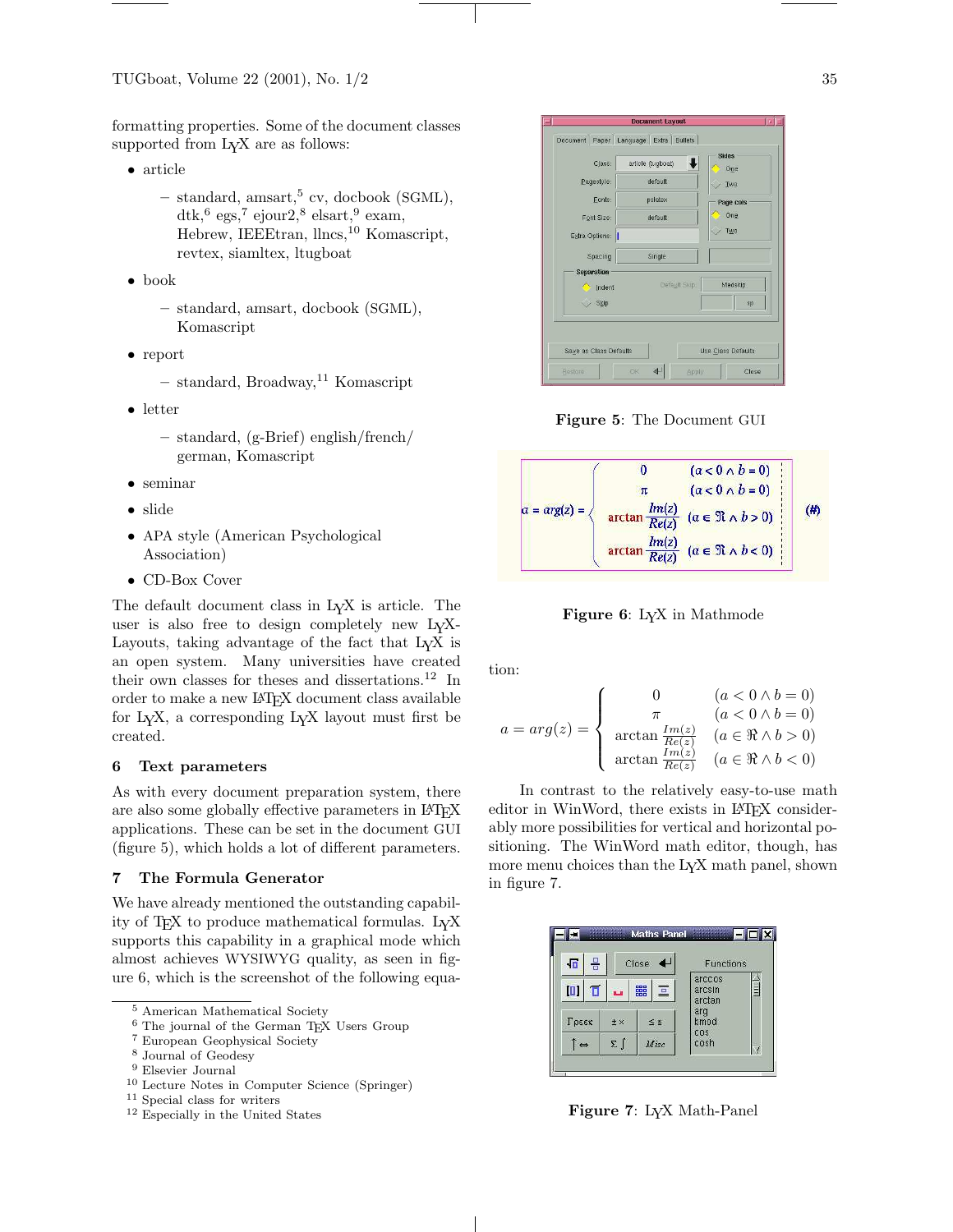#### 8 Floats

Figures and tables can be integrated into so-called fl logically arrange on the page. In addition to the stantables, there is also a predefined type of float for an restricted to the existing types of floats but may insteathere is a corresponding Listof command (Figure, Ref.: floats of that type, at whatever location in the documen float:figure

Figure 8: Figure-Float in a collapsed state

The American Mathematical Society's amsmath-package offers extensive functions within the context of mathematical formulas, which the upcoming version of L<sub>Y</sub>X will support.<sup>13</sup>

#### 8 Floats

Figures and tables can be integrated into so-called floating objects, or floats, that TFX can logically arrange on the page. In addition to the standard types of floats such as figures and tables, there is also a predefined type of float for an algorithm. In the LYX-Layout they appear in an open or collapsed layout (figure 8).

Of course, the user is not restricted to the existing types of floats but may instead create new ones. For all types of floats there are corresponding Listof commands (figure 9), each of which will produce a list of all floats of that type, at whatever location in the document the command is issued.



Figure 9: Inserting List of Figures and List of Tables

### 9 Figures and Tables

Normally figures and tables are contained within floating objects, since their positioning is essential to the layout of the document. However, it is also possible to insert them directly into the text. All graphical objects must be in either PostScript (.ps) or encapsulated PostScript (.eps) format. LYX



Figure 10: Menu to insert References

supports some graphic conversion via an external program like convert from the imagemagic package. Version 1.2 will have much better support for the graphics import.

### 10 Cross-References

LATEX provides several ways to include cross-references to a different location in a document, but since these methods are similar to those found in other document preparation packages, we mention them only briefly. The L<sup>AT</sup>EX package *hyperref* supports creating cross-references as a link into a pdf-file. This type of cross-reference must be placed in the LATEX preamble (see section 17), since the current version of L<sub>Y</sub>X only supports the *prettyref* package. A cross-reference using the prettyref package is created by selecting the type of reference from a menu of available references, as shown in figure 10. The upcoming LYX version 1.2 should contain a complete integration of the hyperref package.

A cross-reference must refer to a label that has been entered at some point in the document. The user can insert a label at any point in the document and choose any text for the name of the label. In a long document, the number of labels could easily exceed 100 or more; in this case, L<sub>Y</sub>X provides a nice feature: it automatically adds the type of the cross-reference (for example, "sec" for section like sec:minipages) before the cross-reference in the text. LYX can display the labels in order of their appearance in the text or in alphabetical order.

# 11 Minipages

Within LAT<sub>E</sub>X, minipages are essential for handling difficult layout issues and are therefore also supported directly within LYX.

<sup>13</sup> See also http://www.perce.de/lyx/Equations.pdf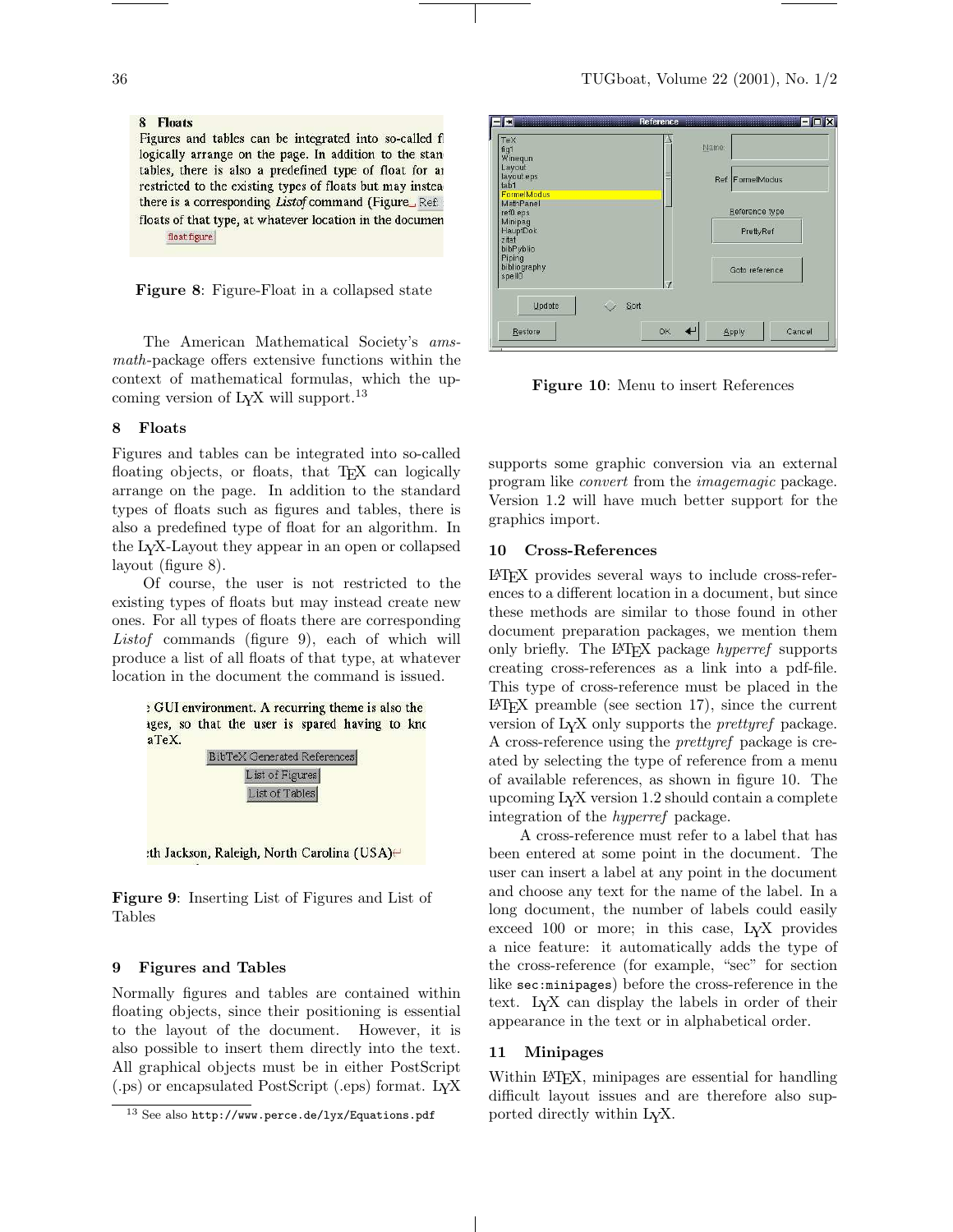| Paragraph Layout                                                                                                               |                                      |                                              |
|--------------------------------------------------------------------------------------------------------------------------------|--------------------------------------|----------------------------------------------|
| General Extra                                                                                                                  |                                      |                                              |
| <b>Extra Options</b><br>Indented Paragraph<br>Minipage:<br>Floatfit<br>HFill between Minipage paragraphs<br>Start new Minipage | <b>Vidth</b><br>Length<br>40<br>or % | <b>Alignment</b><br>Top<br>Middle:<br>Bottom |
| Restore                                                                                                                        | $\blacktriangleleft$<br>OK.          | Close<br><b>Apply</b>                        |

Figure 11: Paragraph layout for Minipages

| minipage                                                                                                                                                                                                                                                                                                                                                                               | vertical line but don't appear in any NWYSIWIG-Layout. The figure<br>$\rightarrow$ minipage                                                                                                                                                                                                                                                             |
|----------------------------------------------------------------------------------------------------------------------------------------------------------------------------------------------------------------------------------------------------------------------------------------------------------------------------------------------------------------------------------------|---------------------------------------------------------------------------------------------------------------------------------------------------------------------------------------------------------------------------------------------------------------------------------------------------------------------------------------------------------|
| of<br>$\langle \text{dropping}(2)\langle B \rangle$ y foot way<br>example, this text will now appear<br>side-by-side in<br>twice.<br>two<br>minipages foot . A width of 45% has<br>been chosen for the left minipage, 40%<br>for the right minipage. A minipage<br>can have displayed math formulas: ↔<br>$f(n) = \prod_{i=1}^{n-1} e^{-iq} 2$ (#)<br>And footnotes are also possible. | \dropping{2}{B} y foot way of<br>example, this text will now<br>appear twice, side-by-side in two<br>minipages foot. A width of 45%<br>has been chosen for the left<br>minipage, 40% for the right<br>minipage. A minipage can have<br>displayed math formulas: ←<br>$f(n) = \prod_{i=1}^{n-1} e^{-iq} 2$<br>$($ #)<br>And footnotes are also possible. |

Figure 12: Minipages in the upcoming version 1.2

A minipage is set up using the menu found in Layout  $\triangleright$  Paragraph format  $\triangleright$  Extras, which is being changed for LYX version 1.2 to make certain options for minipages more straightforward and give LYX more support (figure 12). Figure 11 shows this menu as it appears in the current version of LYX.

### 12 Multi-Part Documents

When writing a book, there is a danger of losing the overview of the work, especially when more than a hundred pages must be organized. For this situation LYX offers the ability to break a long unwieldy work into separate, more manageable documents.

The structure of the main document might look like that shown in figure 13. It contains only the details of the chapters and sections (e.g., table of contents or index) that are to be inserted, as well as information about the manner in which the pages are to be numbered. It is not necessary for the main document to contain any text whatsoever.

LYX automatically opens all the required subdocuments, if they are not yet open, whenever the



Figure 13: The main structure of a multipart document

main document is first translated (e.g., to create a pdf, PostScript, or dvi file) or when one subdocument attempts to cross-reference a location in another sub-document. LYX creates a common list of all labels from the various sub-documents to facilitate cross-references between the sub-documents.

### 13 Bibliography

LYX supervises the entire process of creating a bibliography: it runs the BIBTEX program when it is needed, without bothering the user with the details. The insertion of a literature citation is done by making a selection from a menu containing all the entries in the bibliographical database (figure 14), or by typing the keyword for this entry. The upcoming 1.2 version of LYX will give full natbib-support.

There are also several programs which make the maintaining of the database easier. In  $LyX$ , then, one only needs to choose from the database the correct entry from which LYX should make the citation. It is also possible to work with a separate citation-database program that supports input/output redirection ("piping"); Pybliographer,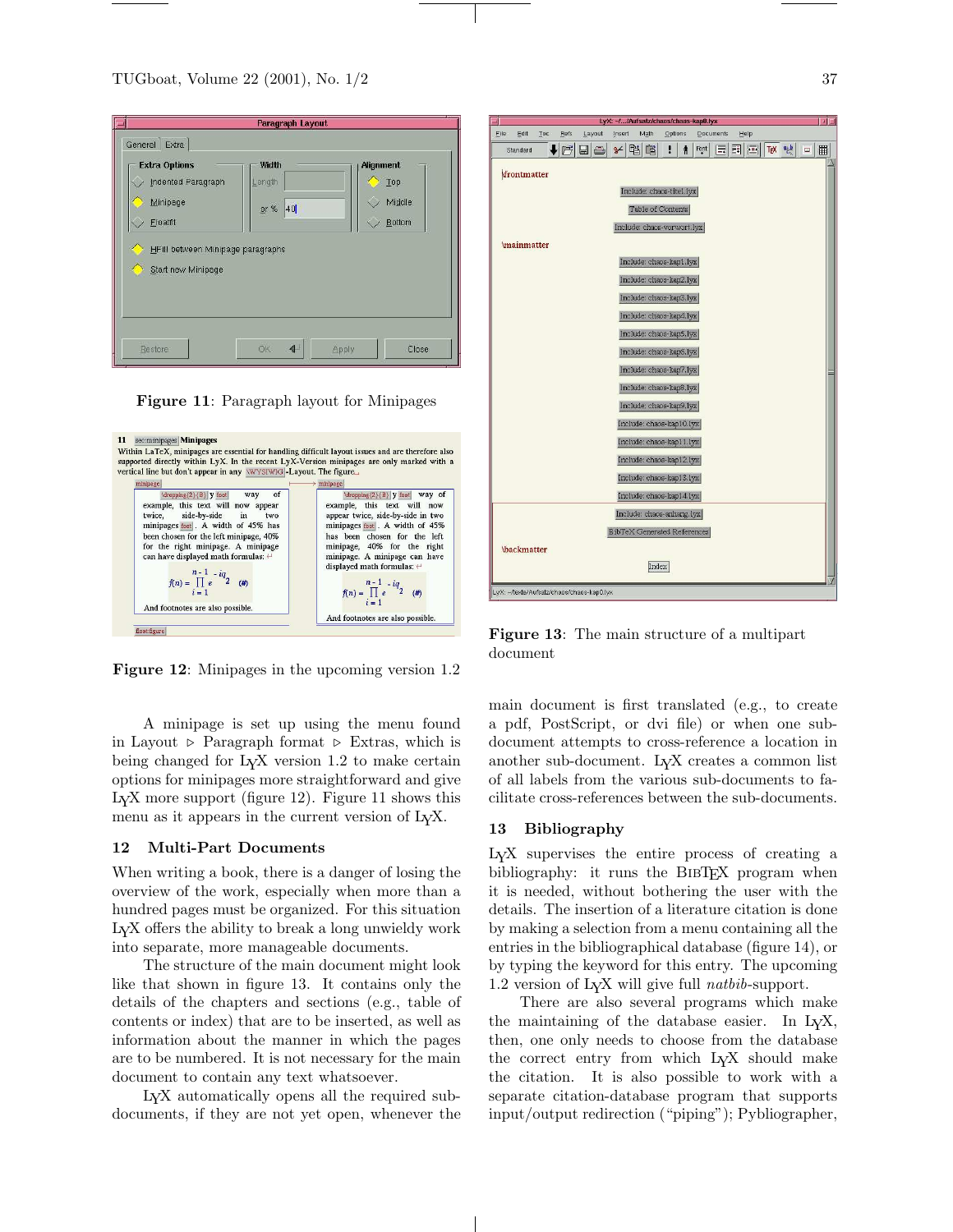|                                                                                                                                                                                      | Citation                                                                                                                                                                        |  |  |  |
|--------------------------------------------------------------------------------------------------------------------------------------------------------------------------------------|---------------------------------------------------------------------------------------------------------------------------------------------------------------------------------|--|--|--|
| Inset keys                                                                                                                                                                           | Bibliography keys                                                                                                                                                               |  |  |  |
| Kopka00<br>KI2000                                                                                                                                                                    | BMWT99<br>CAST:97<br>KI2000<br>Kopka00<br><b>NIEa</b><br>Osvik:2000<br>RC6:99<br>RSA:1978<br>RSA:1998<br>Rijndael:1999<br>Serpent:99<br>This file has been denerated<br>a.<br>Ш |  |  |  |
| Info<br>Author<br>= {KI\"ockl, Ingo},<br>= {\LaTeX2e{}: {T}ips und {T}ricks},<br>Title<br>= {dpunkt Verlag},<br>Publisher<br>$=$ {Heidelberg}<br><b>Series</b><br>$= 2000,$<br>year. |                                                                                                                                                                                 |  |  |  |
| Text after<br><b>CIK</b><br>Restore                                                                                                                                                  | Apply<br>Cancel                                                                                                                                                                 |  |  |  |

Figure 14: The citation-menu

for example, is such a program. "Piping" enables the program to directly insert a citation into the text through the so-called LYX server. This capability is found in several current BibTEX programs, such as  $TKBIBTFX<sup>14</sup>$  and Sixpack.<sup>15</sup> Instead of using an external literature database, it is also possible to work with the bibliography facility that is directly supported within LYX. The citation keys must be entered within the document that is currently being edited, as shown in figure 15.

However, this procedure is not recommended, because these citations cannot be reused in the straightforward way that a database can be reused. Such citations can only be inserted into other documents using the "cut-and-paste" method, which requires that the user always have the name of the old document handy.

#### 14 Spellcheck

Since LYX doesn't include its own spellchecker, the user is free to employ any spellchecker that is started from the command line, such as the ispell program. The operation of the spellchecker is illustrated in figure 16; since there is nothing novel about  $L<sub>Y</sub>X$ 's use of the spellchecker, we will not go into further detail.



Figure 15: The use of the bibliography layout

|                | Spellchecker |                               |
|----------------|--------------|-------------------------------|
|                | densitive    | Start spellchecking           |
| Replace        | densitive    | Insert in personal dictionary |
|                | sensitive    | Accept word in this session   |
| Near<br>Misses |              | Ignore word                   |
|                |              | Replace word                  |
|                |              | Stop spellchecking            |
|                |              | Spellchecker Options          |
| 0%             | 100 %        | Close Spellchecker            |

Figure 16: Running the Spellchecker

### 15 Preview and Printing

The print preview process takes place completely outside of the LYX system, as well as outside the realm of LAT<sub>EX</sub> and T<sub>EX</sub>. LAT<sub>EX</sub> produces a data file in the dvi format, and the xdvi viewer can then be used to preview the document. One drawback of this process, however, is that if a document contains many errors, LAT<sub>EX</sub> will be unable to produce a dvi file at all, which in turn makes it more difficult for the user to locate the errors. As an alternative to the dvi output, LYX can also create a Post-Script file which can be viewed with the *ghostview* program. This avenue is especially recommended for documents containing special effects such as colors or rotated figures and tables, since the dvi-viewer lacks the capability to display such things. If the option of printing to a file is chosen, then an external shell script can subsequently be used on the file to create a two-sided DIN-A5 output for a book.

 $^{14}$ http://www.cat.csiro.au/cmst/staff/pic/tkbibtex. html

<sup>15</sup> http://www.santafe.edu/~dirk/sixpack/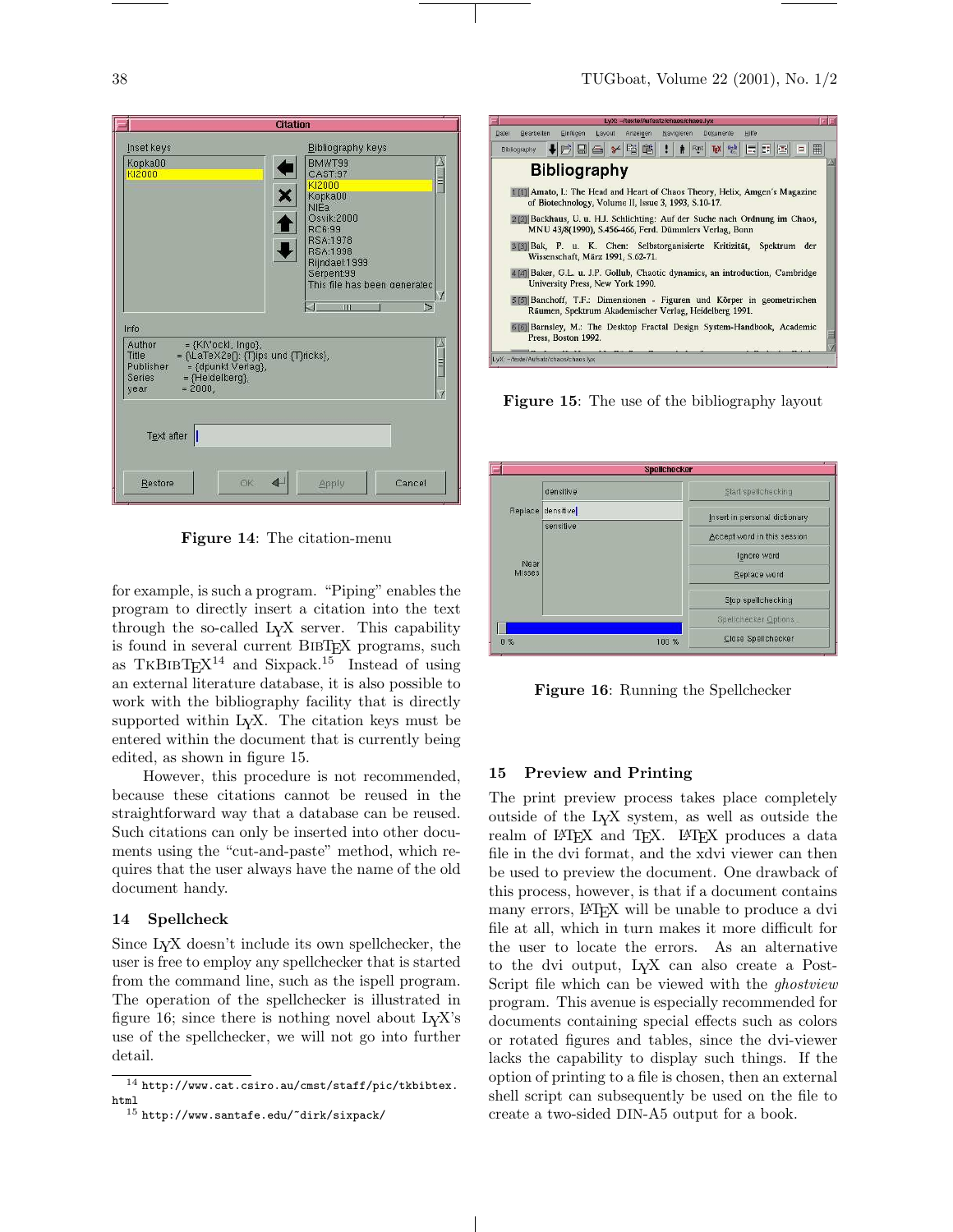Formats Converters

 $\frac{GIF \rightarrow EPS}{GIF \rightarrow PNG}$ 

DVI -> Postscript<br>EPS -> PNG

HTML -> LaTeX  $JPEG \rightarrow EPS$  $JPEG \rightarrow PNG$ 

LaTeX -> DVI

 $LaTeX - LV$ 

Restore



Delete

Cancel

All the currently defined converters known to LyX.

Save  $\triangleleft$  Modify

Apply

Figure 17: Supported Import/Export formats

# 16 Importing and Exporting

LYX supports many import and export methods directly from the Files  $\triangleright$  Import/Export menu, allowing the corresponding external program to be selected by the user. This is especially important for converting a document to HTML, since the programs for doing so differ greatly. Even though LYX has its own file format, it is currently not recognized by any known applications; therefore conversion from LYX to another format is possible only by first converting a LYX file to a TEX file. For this reason, in the list of predefined conversions shown in figure 17, which can be found under  $Edit \triangleright$  Preferences  $\triangleright$  Converter, LyX doesn't appear on the left-hand side of any of the conversion options.

Frequently, the conversion of a LYX document to PDF format is required. This conversion can be achieved using either the ps2pdf program or with the pdftex program; both possibilities exist within LYX. A frequently asked question is whether the capability exists to convert to and from Microsoft Word. There is no simple solution to this problem; in extreme cases, such as when complex formulas and extensive tables are present, the RTF format must be used. However, simple text can be successfully converted, both from RTF to T<sub>F</sub>X, and vice versa. LYX supports the wvware program, if it is installed.<sup>16</sup> The subsequent transfer from T<sub>E</sub>X to L<sub>Y</sub>X can be accomplished through the  $reLyX$  import option.

LYX offers direct support of chess diagrams, bitmap graphics such as GIF, JPEG, and xfig files, which are converted with *convert* in the eps-format. In particular, the documentation of chess matches is greatly simplified.

# 17 The LATEX Preamble

The LATEX preamble constitutes the actual interface between L<sub>Y</sub>X and L<sup>AT</sup>FX, because it contains all the (LA)TEX-specific definitions. A large part of the LATEX preamble could be included instead in the L<sub>Y</sub>X text within T<sub>E</sub>X mode, but this action is not recommended because no insight is gained by doing so.

The L<sup>AT</sup>EX preamble is an integral part of every TEX file, although in theory it may be left empty if no modifications to the standard document class are desired. For LYX documents, though, at the very least the preamble contains the command describing how LYX should be printed, so that it doesn't appear as LYX. LYX itself tries to manage the preamble itself, so that the user puts only very special commands in the visible part of the preamble.

In principle the preamble is nothing more than a simple editor window in which the necessary additional packages are specified, those which aren't automatically loaded by LYX itself. The use of these simple editing functions is not one of  $L<sub>Y</sub>X$ 's strong points, but instead are vestiges of the past that must be lived with. One could even use the \input command to read in the entire preamble as an external file, and employ an external editor to modify it. A text with a complicated layout routinely will have a complicated preamble as a result.

### 18 Error Analysis

LYX runs LATEX always in batchmode and tries its best to locate any errors that are generated during this process, marking them with an error flag in the spot in the document where they occur. Clicking on the error flag will generate a window (shown in figure 18) detailing the condition that caused the error, enabling the user to analyze and then eliminate the problem. These LAT<sub>EX</sub> error messages are sometimes very general, so that LYX has problems locating the error and it can only do its best.

 $16$  http://www.wvware.com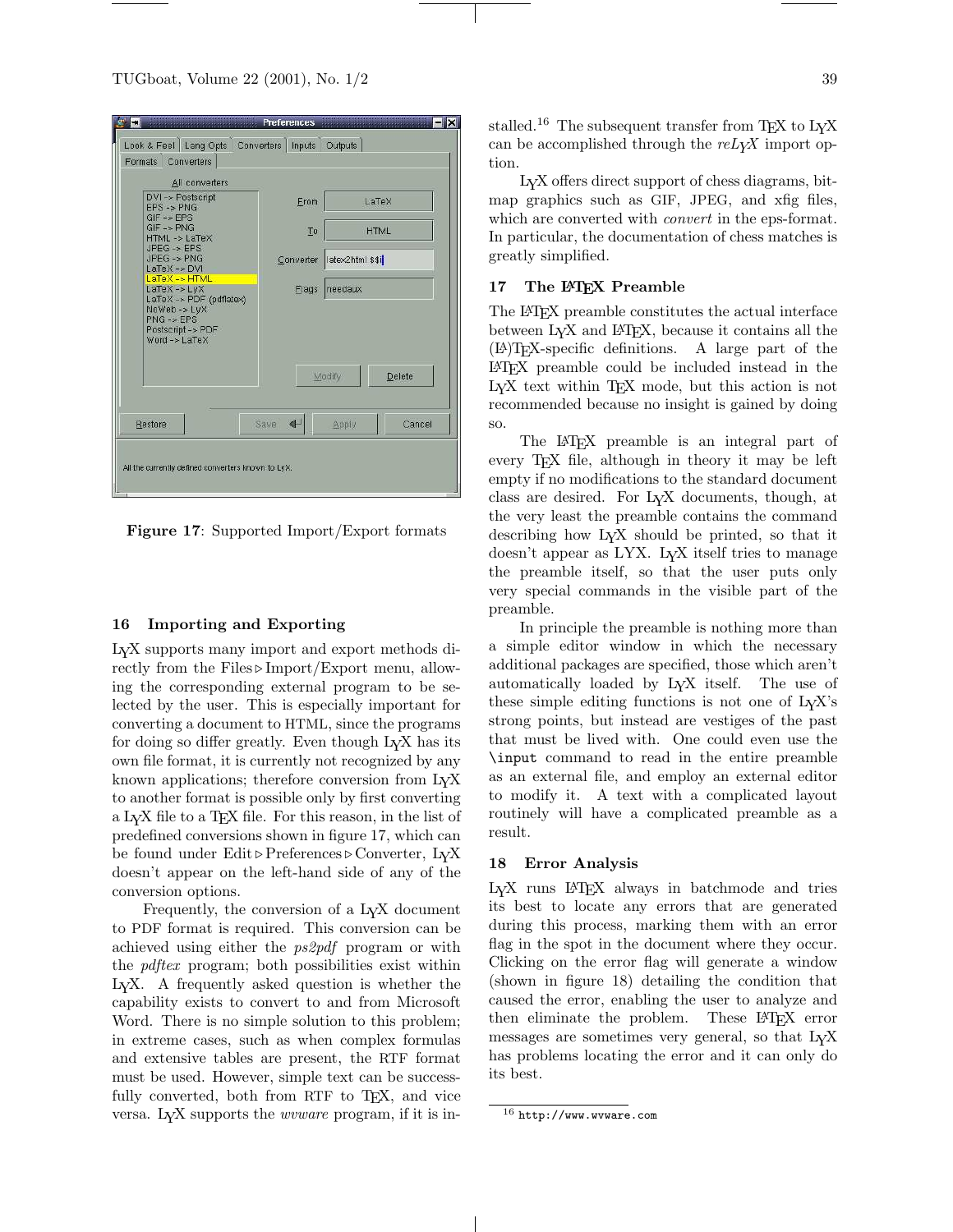

Figure 18: Error message

A LATEX run is similar to the compilation of source code in a programming language; a single error in the code may result in a very large number of error messages. In longer documents, the number of errors can easily reach one hundred or more.

# 19 Navigation

Navigating within an extensive document can be a challenge, so LYX offers help in the form of a document-specific menu. This menu contains the names of all section and subsections, as well as tables and figures, enabling the user to jump to any point in the text with relative ease. Figure 19 shows all sections and all figures of this text, which are all like internal links, so that jumping to any place in the text is easy.

Another navigational tool exists under Edit  $\triangleright$ Find and Replace, which operates in the same manner as in other text editors. In the current version of LYX, the "Find and Replace" utility works only on text that appears on the screen; unfortunately it does not "find and replace" command sequences.

### 20 Documentation

A large problem with open source projects is always the documentation and help, which operate within mailing lists. The volunteers who maintain the documentation are frequently unable to keep up with the frantic pace of the developers, so that the documentation lags behind the currently available version. Furthermore, users will often skip the documentation altogether, preferring instead to send a question directly to the mailing list, a question that most likely has already been asked and answered many times over. Under the LYX menu option Help there is a selection of help documents that are themselves LYX files, which may easily be printed. Although the help files cover a considerable amount of material, they suffer from a somewhat uninspired

| Figure                     | 1. The LyX Main-GUI                        |
|----------------------------|--------------------------------------------|
| 1 History                  | 2. LyX formula mode                        |
| 2 versus                   | 3. WinWord formula mode                    |
| 3 Why LvX and not ???      | 4. The LyX-Layout Menu                     |
| 4 The LyX-Layout           | 5. The Document GUI                        |
| 5 The Start                | 6. LyX in Mathmode                         |
| 6 Text parameters          | 7. LyX Math-Panel                          |
| 7 The Formula Generator    | 8. Figure-Float in a collapsed state       |
| 8 Fluats                   | 9. Inserting List of Figures and List of T |
| 9 Figures and Tables       | 10. Menu to insert References              |
| 10 Cross-References        | 11. Paragraphlayout for Minipages          |
| 11 Minipages               | 12. Minipages in the upcoming version 1.2  |
| 12 Multi-Part Documents    | 13. The main doc of a multipart document   |
| 13 Bibliography            | 14. The citation-menu                      |
| 14 Spellcheck              | 15. The use of the bibliography layout     |
| 15 Preview and Printing    | 16. Running the Spellchecker               |
| 16 Importing and Exporting | 17. Supported Import/Export formats        |
| 17 The LaTeX Preamble      | 18. Errormessage                           |
| 18 Error Analysis          | 19. Navigation in LyX-Sourcefile           |
| 19 Navigation              | 20. LyX and the use of the matheditor      |
| 20 Documentation           | 21. LyX and the use of Unicode.            |
| 21 Examples                |                                            |
| 22 LyX Sources             |                                            |
| 23 The LyX Community       |                                            |
| Error<br>$C - q$           |                                            |
| Note                       |                                            |
| Refs                       |                                            |
| <b>Bookmarks</b>           |                                            |

Figure 19: Navigation in a LYX-Sourcefile

organization; for this reason users frequently have problems finding the answer to a question.

The current version of  $LyX$  (1.1.6) contains substantial differences from previous versions, yet in a few places the documentation still needs to be brought up to date. This task is being put on hold for the time being, though, while most of the documentation effort is going towards the preparation of upcoming version 1.2.

### 21 Examples

Now that we have completed our whirlwind tour through the basic features of  $L<sub>Y</sub>X$ , we present a few examples that will demonstrate the merits of using a typesetting system like TEX in conjunction with a document processor like LYX. The first example (figure 20) shows the extensive use of LYX's nearly WYSIWYG-Matheditor.

The next example (figure 21) shows the use of Unicode for Hebrew, Arabic and Russian. LYX also supports Right-To-Left-written languages; however, for some special issues, like search and replace, there are restrictions. More Information about this special topic of LYX is available at http://www.math.tau. ac.il/~dekelts/lyx/.